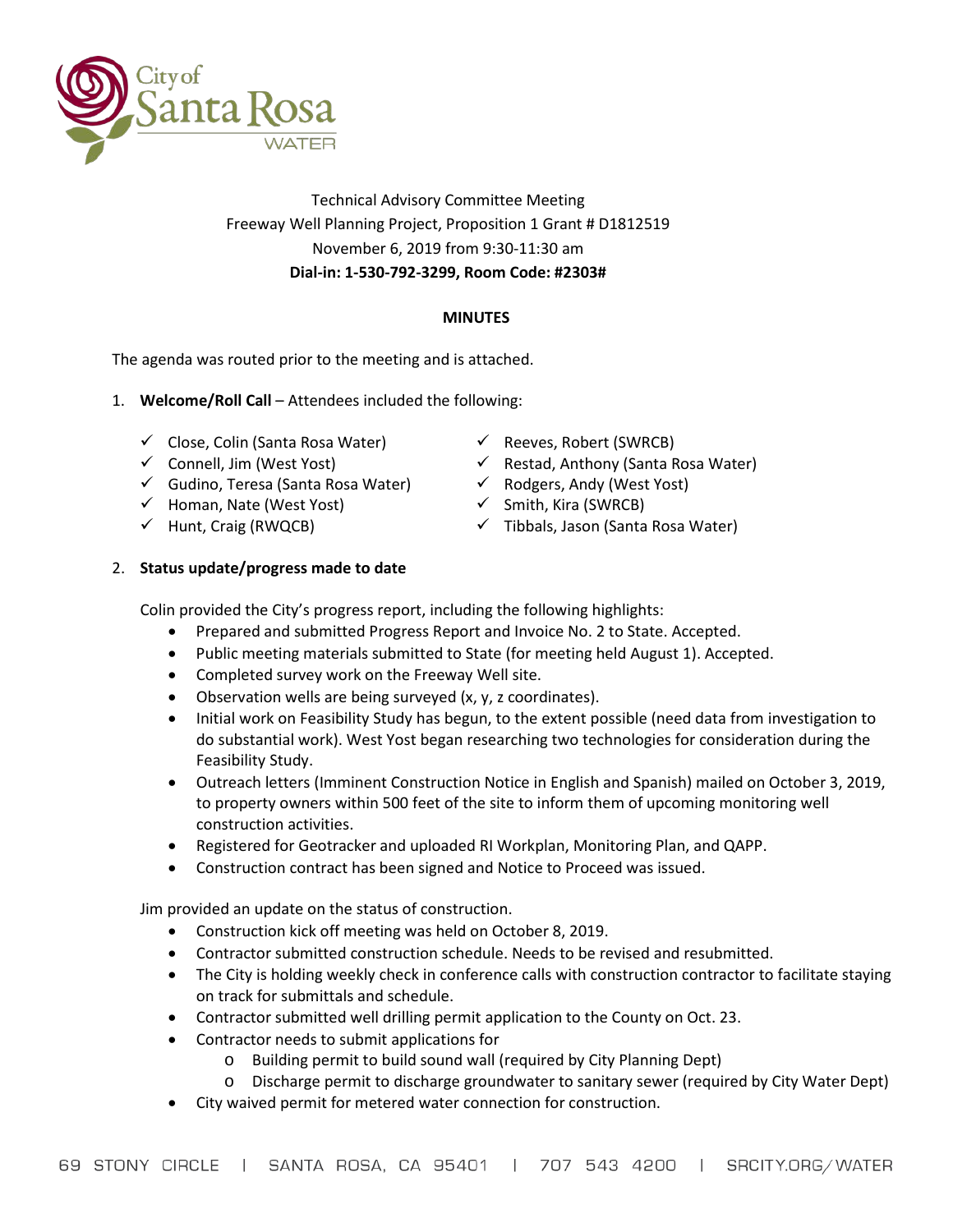

### **3. Water Quality Data Update**

Jim provided the following update:

• West Yost has collected all available data, reports, time series plots, and groundwater plumes from Geotracker related to VOCs and VOC investigations within 2000 feet of Freeway Well (mostly related to 99 Francis address, as no other sites appear to have been studied to that level). The available information will be utilized to comply with Section 7.2.5 of the grant agreement.

Teresa provided the following update related to observation well water quality data:

• None of the observation well sites have been tested for VOCs.

Robert and Craig recognized that the 2000-foot radius is appropriate and that there isn't much data available for the area. Robert expressed interest in having the observation wells tested for VOCs. Craig stated that he has resources (budget and staff) to take samples, if owners are willing. Teresa will reach out to sites this week via email to introduce Craig and will provide Craig with contact info. Craig inquired about available well log/construction details for these wells, and Jim confirmed that West Yost completed research and included available well completion data as attachments to the Monitoring Plan provided to the state and uploaded to Geotracker.

### **4. Review schedule/pending action items**

Colin reviewed pending action items and noted that deliverables are on track.

- Minutes for this meeting will be produced and submitted to the State by November 31.
- Permits will be submitted to the State once the contractor provides them.
- The construction schedule will be submitted to the State once it has been accepted by the City.
- Site inspections will be scheduled with State and Regional Board staff.
- The next technical report (RI Investigation) will be due in mid-2020.

### 5. **Next TAC meeting**

- The TAC would like to meet again in January or February (after the nexted monitoring well complex has been installed and initial data is available). Colin will schedule the meeting after polling everyone for best dates/times.
- The subsequent TAC meeting will be in June or July, with a focus on early findings and next steps.

### 6. **Adjourn**

The meeting adjourned at approximately 10:15 am.